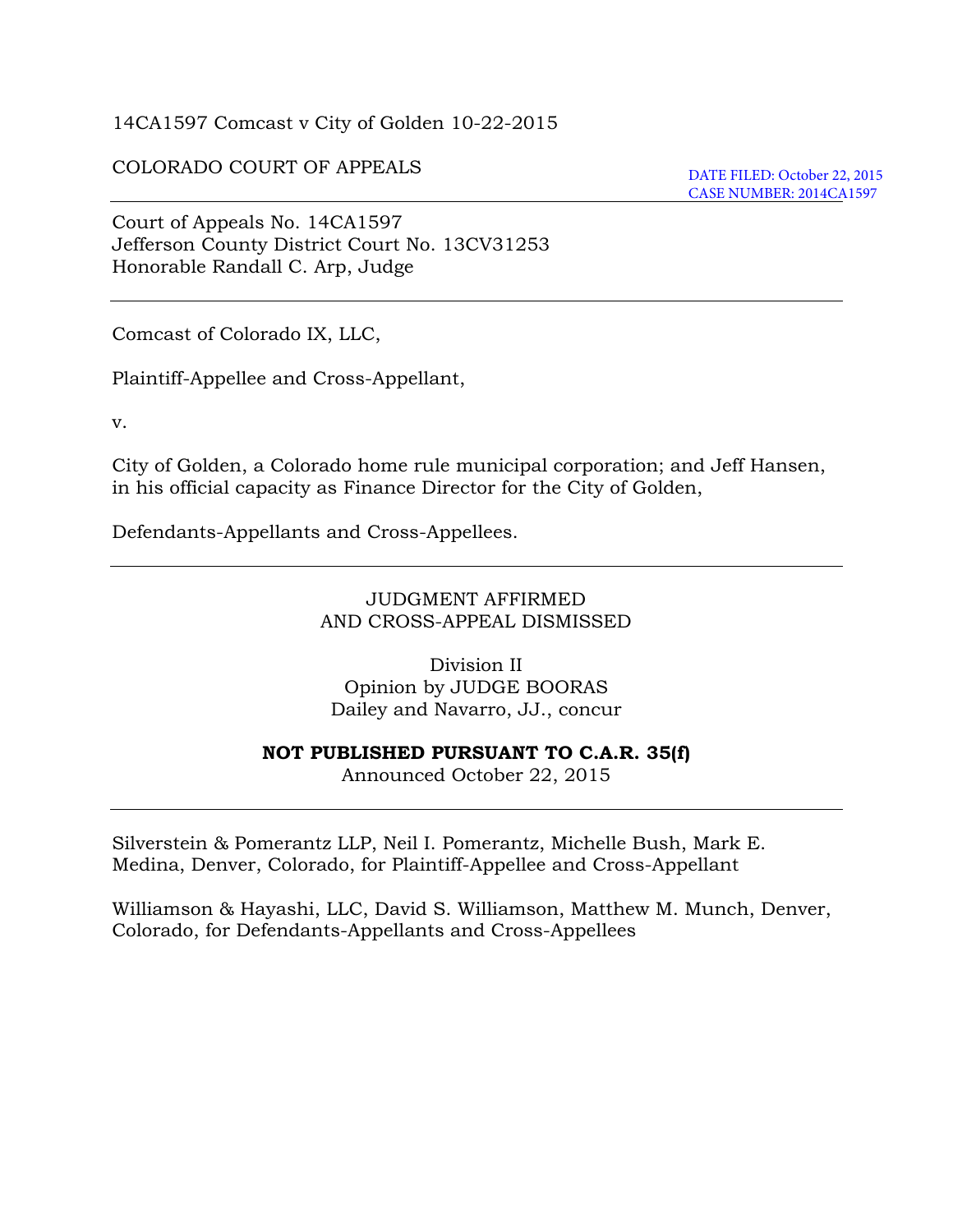Defendants, City of Golden and Jeff Hansen, in his official capacity as Finance Director for the City of Golden (collectively, the City), appeal the trial court's judgment in favor of plaintiff, Comcast Of Colorado IX, LLC (Comcast). We affirm.

### I. Background

In 2012, the City issued to Comcast a tax assessment in connection with its sale of Internet access services from January 2006 through December 2008.

Comcast appealed the tax assessment in the Jefferson County District Court. It contended that the tax violated the Internet Tax Freedom Act (ITFA), 47 U.S.C. § 151 note, § 1101(a) (2012), which imposes a moratorium on state and local taxation of the provision of Internet access services. The City asserted, however, that its tax assessment was exempt from the general moratorium under the ITFA's grandfathering provision (Grandfather Clause). § 1101(d)(1)- (2).

The ITFA grandfathered taxes imposed by states and local municipalities on sales of Internet access services if two requirements were met. First, the state or municipality must show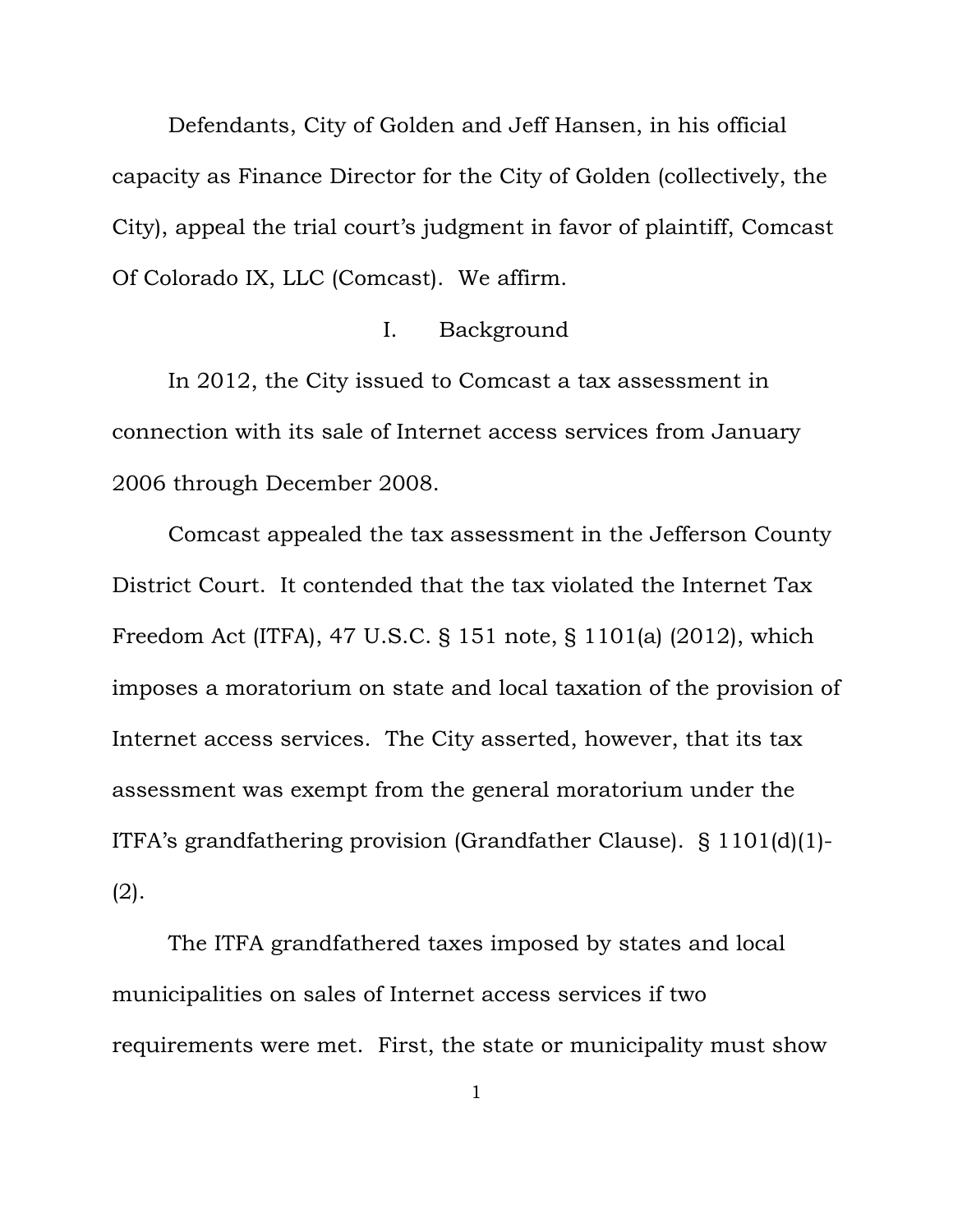that a tax on Internet access was authorized by statute prior to October 1998. § 1101(a). Second, the state or municipality must show that, prior to October 1998, either

- "a provider of Internet access services had a reasonable opportunity to know by virtue of a rule or other public proclamation made by the appropriate administrative agency of the State or political subdivision thereof, that such agency has interpreted and applied such tax to Internet access services" (the rule or other public proclamation requirement); or
- "a State or political subdivision thereof generally collected such tax on charges for Internet access."

§ 1101(d)(1)-(2).

Before trial, the City and Comcast submitted cross-motions for summary judgment. Comcast contended that the City could not establish any of the Grandfather Clause's requirements so as to exempt its tax from the ITFA's general moratorium.

The City asserted that prior to October 1998, its tax on Comcast's provision of Internet access services was authorized by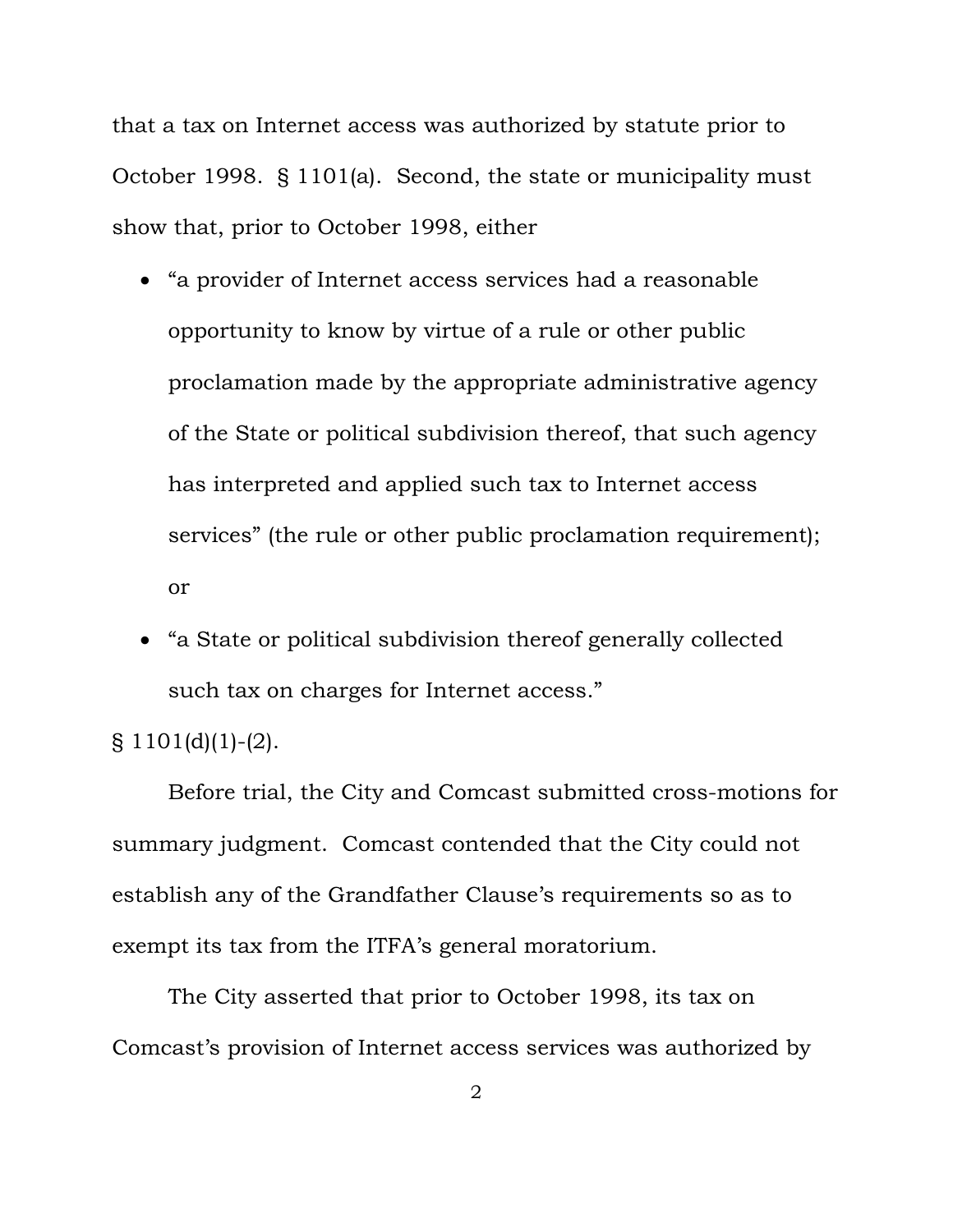City of Golden Ordinance 1139 (Dec. 27, 1991) (defining telecommunications services), and City of Golden Ordinance 1144 (Feb. 14, 1992) (levying a sales tax on telecommunications services). It further contended that it had satisfied the rule or other public proclamation requirement. Alternatively, the City maintained that it had generally collected a tax on the sale of Internet access services.

With respect to the rule or other public proclamation requirement, the City asserted that it was an administrative agency; therefore, its publication of Ordinances 1139 and 1144 in the City's tax code gave Comcast a reasonable opportunity to know that it had interpreted and applied the tax on telecommunications services to Internet access services.

The trial court granted Comcast's motion for summary judgment on the rule or other public proclamation requirement. It reasoned that the City was not an "appropriate administrative agency" under the plain language of the Grandfather Clause.

The trial court concluded that genuine issues of material fact precluded it from granting summary judgment, however, as to the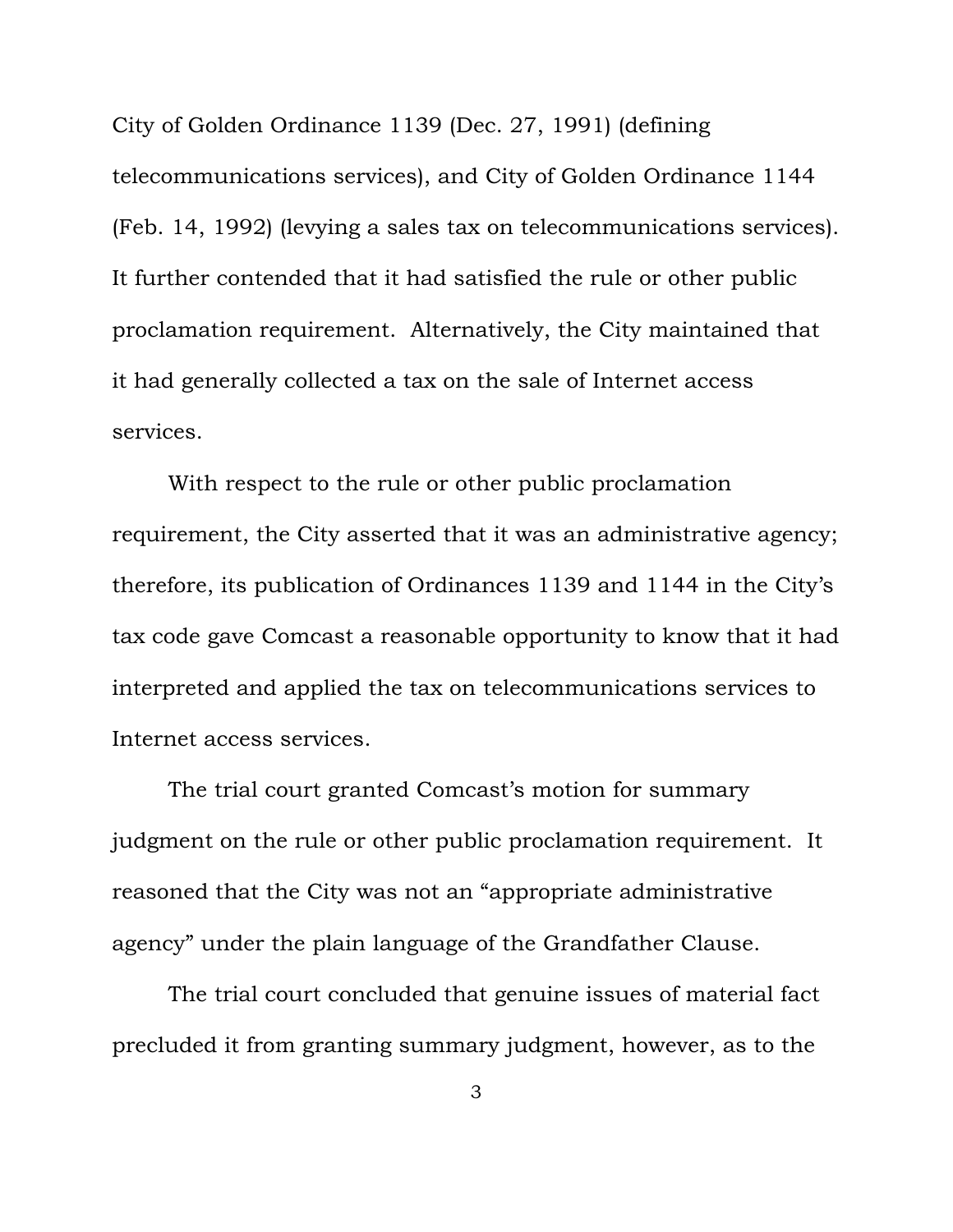City's contention that the tax was authorized by statute and that it had generally collected such a tax. Accordingly, the parties proceeded with a bench trial on those two issues.

After trial, the court found that the City's tax was authorized by statute, but that it had failed to establish that it had generally collected such a tax.<sup>1</sup> Thus, although the City's tax was authorized by statute, it was not exempt under the Grandfather Clause because the City had failed to establish either

- $\bullet$  the rule or other public proclamation requirement the issue resolved on summary judgment; or
- that it had generally collected a tax on sales of Internet access services — the issue resolved after the bench trial.

So the trial court entered judgment in favor of Comcast. It ordered the City to (1) return Comcast's deposit of the disputed amount and (2) pay Comcast interest on the returned deposit at the rate set forth in section 39-21-110.5(2), C.R.S. 2015.

-

<sup>&</sup>lt;sup>1</sup> The City is not appealing the trial court's finding on this issue.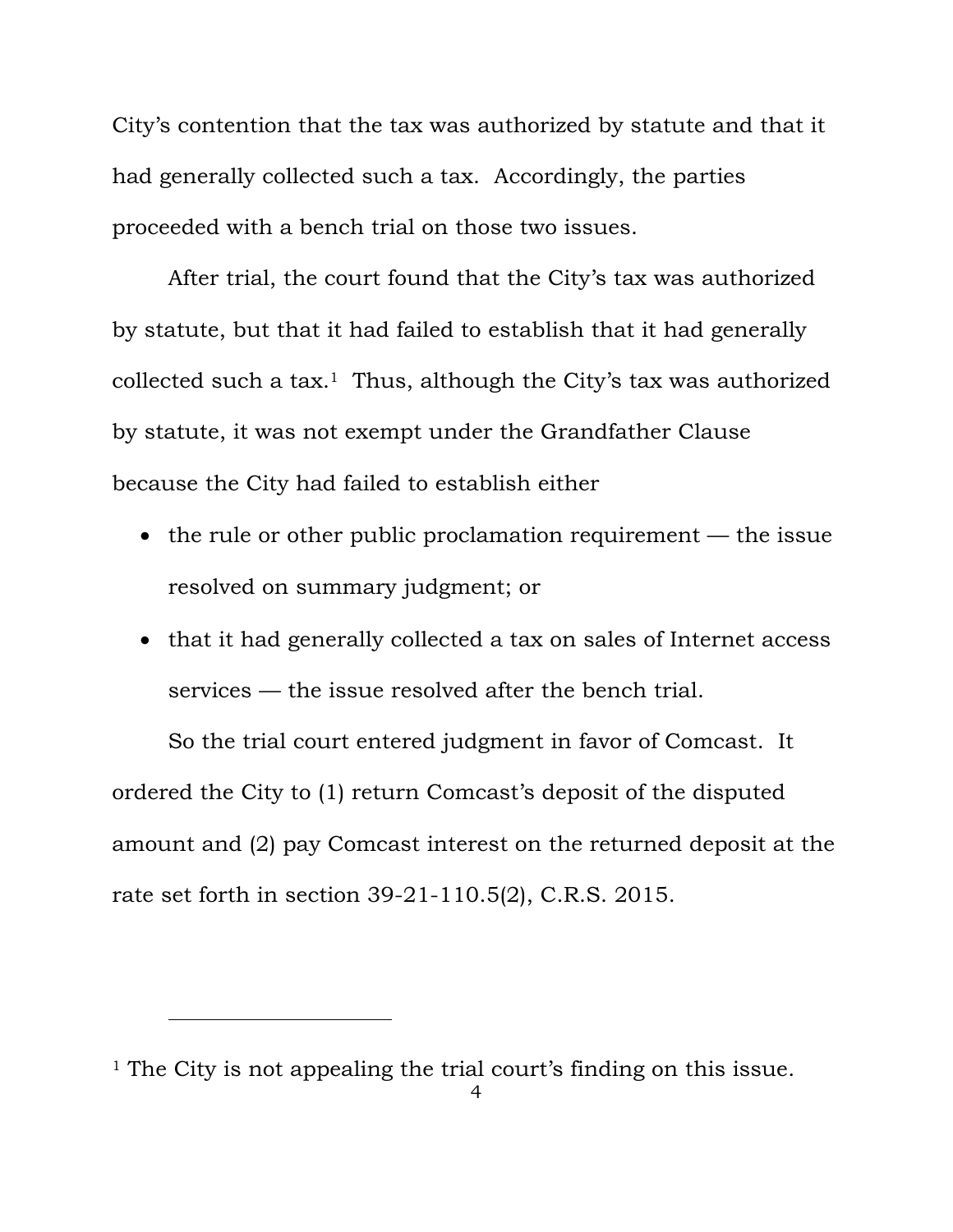The City appeals the trial court's conclusion, on summary judgment, that the City's publication of Ordinances 1139 and 1144 did not satisfy the Grandfather Clause's rule or other public proclamation requirement. It also appeals the trial court's award of interest to Comcast at the statutory rate set out in section 39-21- 110.5(2).

Comcast cross-appeals the trial court's determination that Comcast's provision of Internet services were taxable under the City's definition of telecommunications services.

II. The City's Appeal

# A. The Grandfather Clause

The City contends that the trial court erred when it interpreted the phrase "made by the appropriate administrative agency" to require the "rule or other public proclamation" to have come from an "agency like the Finance Department." We disagree.

1. Standard of Review

In reviewing a taxpayer appeal, we defer to the trial court's findings of fact "and will disturb them only if they are clearly erroneous and not supported by the record." *Noble Energy, Inc. v.*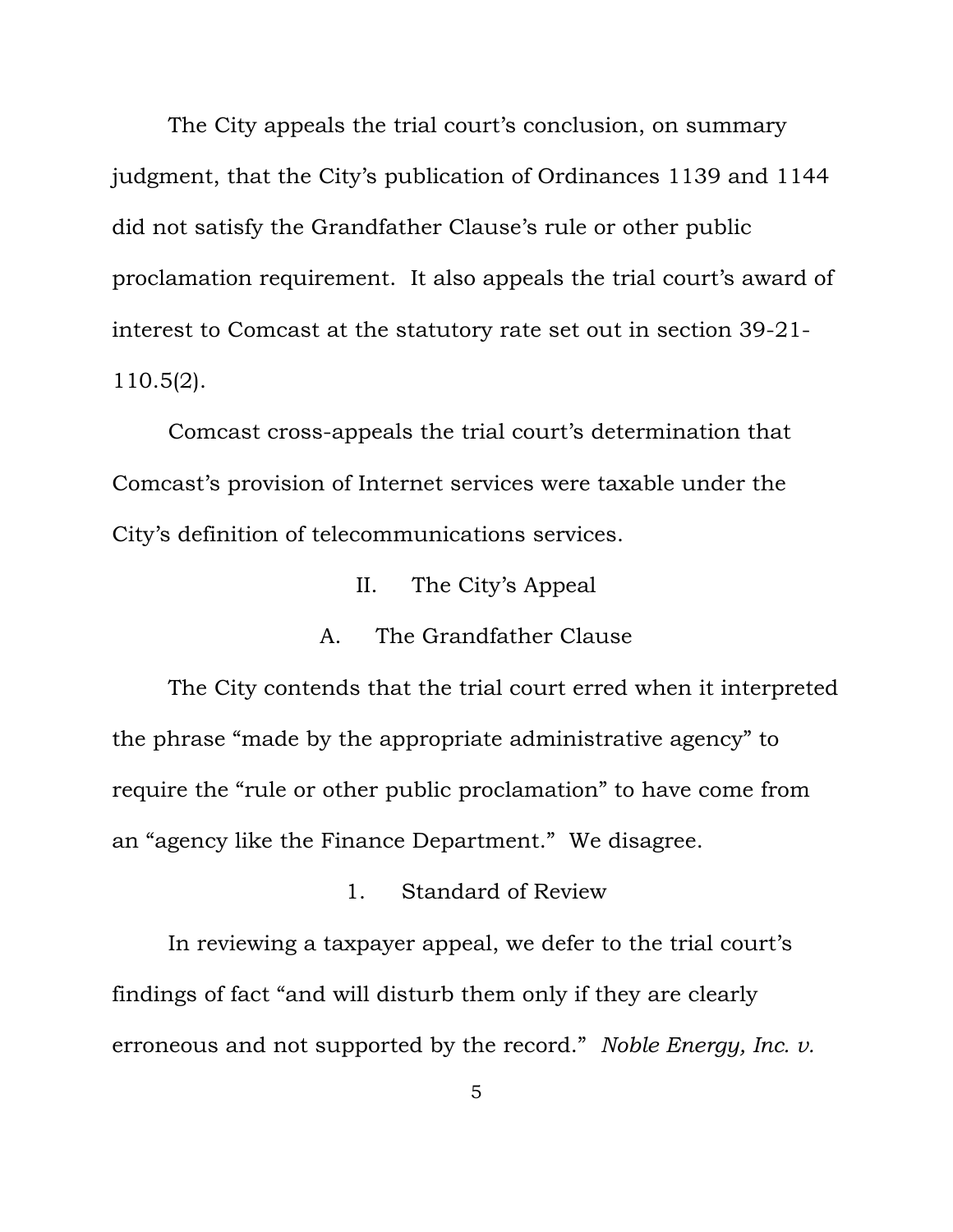*Colo. Dep't of Revenue*, 232 P.3d 293, 296 (Colo. App. 2010). But "[w]e review its application of law, including any questions of statutory construction, de novo." *Creager Mercantile Co. v. Colo. Dep't of Revenue*, 2015 COA 10, ¶ 6*.*

### 2. Legal Principles

Our main goal in interpreting a statute is to give effect to the intent of the legislature. *Id.* at ¶ 8. To do so, we first look to "the statutory language, giving words their plain and ordinary meanings, and taking into account their context within the statute as a whole." *Id.* We also "reject interpretations that render words or phrases superfluous, and harmonize potentially conflicting provisions, if possible." *Castle Rock Bank v. Team Transit, LLC*, 2012 COA 125, ¶ 17.

If the statute's language is unambiguous, "we apply it as written." *Creager*, ¶ 8*.* If the language is ambiguous, we employ other rules of statutory interpretation. *Id.*

The Grandfather Clause provides a limited exception to the ITFA's general moratorium. Accordingly, we must "read the exception narrowly in order to preserve the primary operation of the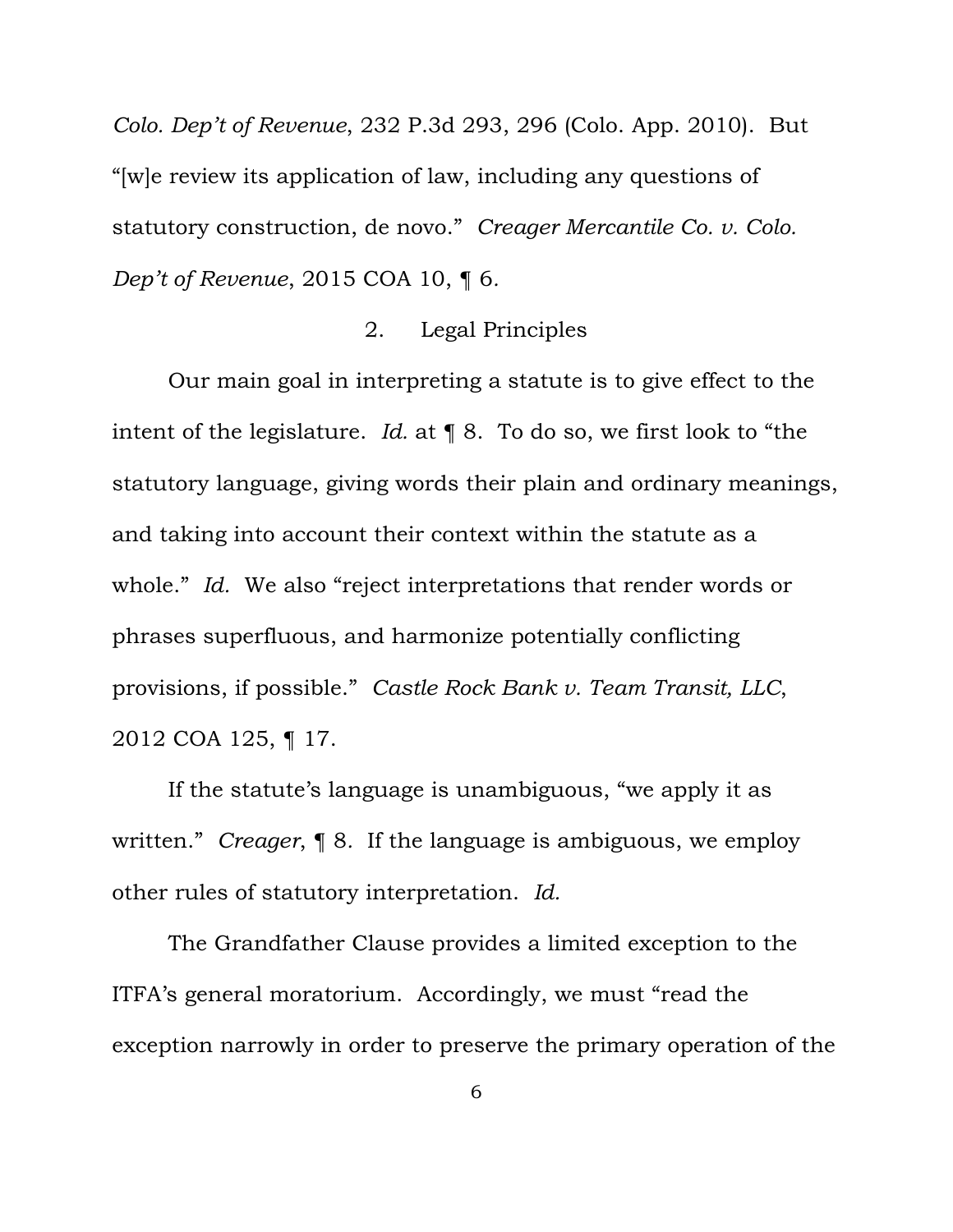[moratorium] provision." *Comm'r v. Clark*, 489 U.S. 726, 739 (1989). Indeed, "[g]iven that Congress has enacted a general rule . . . we should not eviscerate that legislative judgment through an expansive reading of . . . [the] exception." *Id.* In light of these principles, the City had the burden of establishing that its tax on Internet access services was grandfathered under the ITFA. *See Cowin & Co. v. Medina*, 860 P.2d 535, 538 (Colo. App. 1992).

#### 3. Analysis

Based upon the plain language of the Grandfather Clause, we agree with the trial court's conclusion that the City, via the City Clerk, was not "the appropriate agency" to have issued the "rule or other public proclamation."

First, as the trial court noted, the City is not an administrative agency under the plain language of the Grandfather Clause. Indeed, that clause states that the rule or other public proclamation must come from "the appropriate administrative agency *of the State or political subdivision thereof*." § 1101(d)(1) (emphasis added). Here, the City is the "political subdivision" of the state. Thus, under the plain language of the Grandfather Clause, the City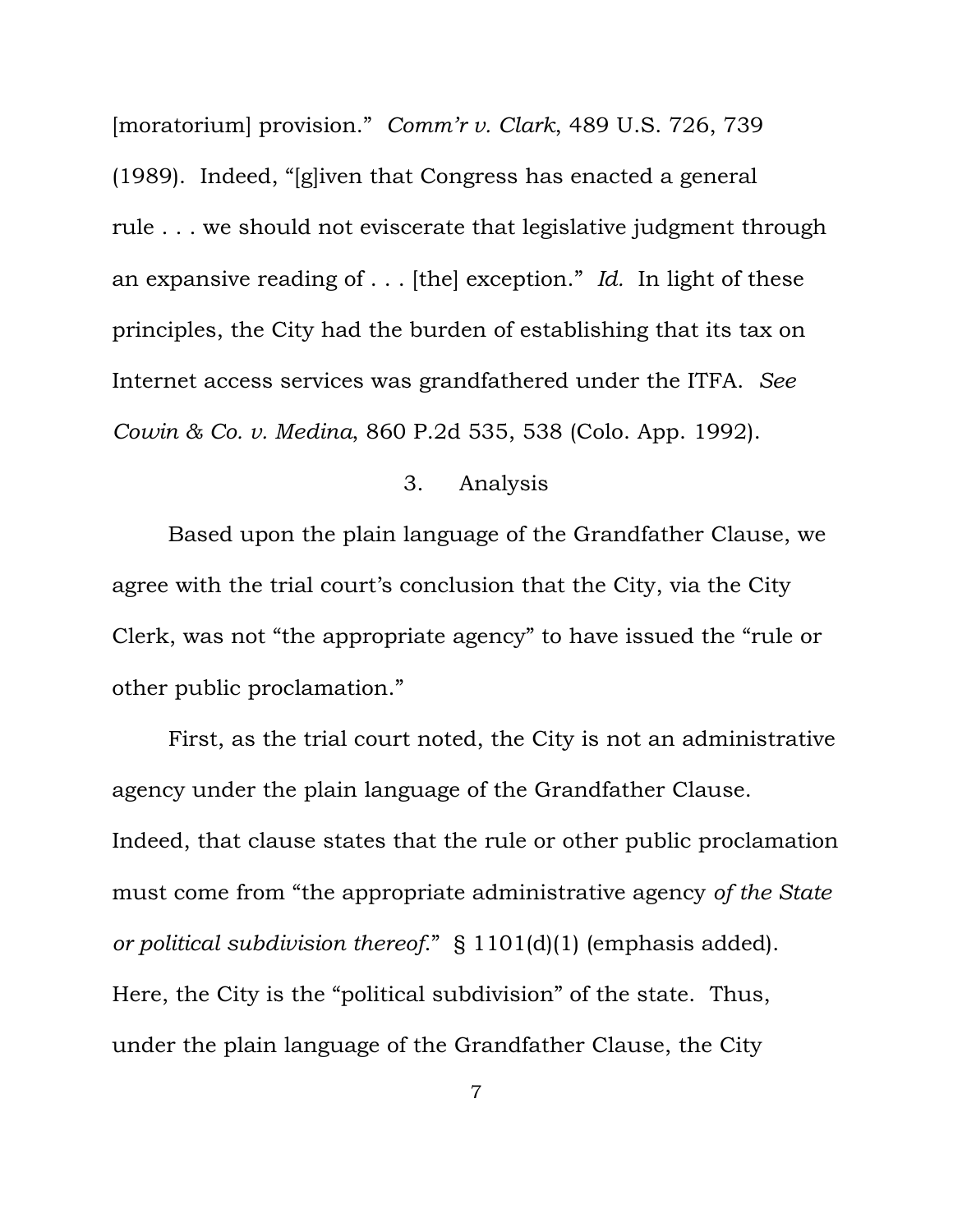cannot be an administrative agency of itself. Otherwise, under the City's construction, the statute would read "rule or other public proclamation made by the [City] of the [City]." *See Reno v. Marks*, 2015 CO 33, ¶ 20 ("We avoid interpretations that would lead to an absurd result.").

Second, even assuming that the City is an administrative agency, and the City Clerk its agent, it would not be an *appropriate*  agency under the plain terms of the Grandfather Clause. The *appropriate* agency is one that "has interpreted and applied such tax to Internet access services." § 1101(d)(1); *see also City of Eugene v. Comcast of Or. II, Inc.*, 333 P.3d 1051, 1067 (Or. Ct. App. 2014) (rejecting the City of Eugene's contention that publication of an ordinance "broad enough to encompass Internet access services" satisfied the rule or other public proclamation requirement because the Grandfather Clause requires "notice that the city 'interpreted and applied' its tax to Internet access services"). And, as the trial court noted, the "administration of the tax chapter is vested in the finance director and gives the director the authority to issue administrative interpretations regarding tax assessment and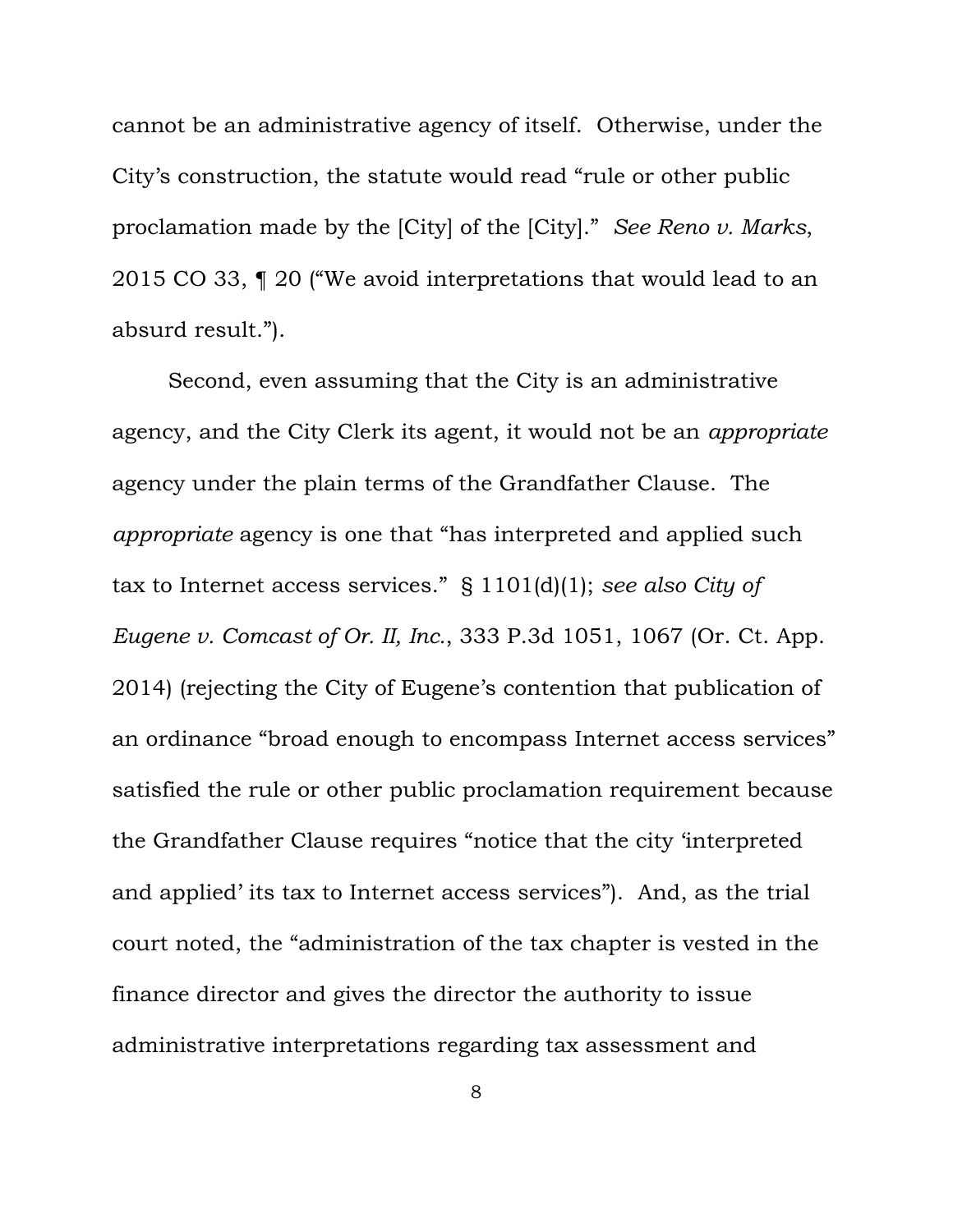liability." *See* Golden Mun. Code 3.06.010. The City's Clerk, on the other hand, is the "custodian of the city seal and . . . keep[s] a journal of council proceedings and record[s] in full all ordinances, motions, and resolutions." Golden Charter § 7.6. Thus, reading the phrase "appropriate agency" in the context of the entire Grandfather Clause, *Creager*, ¶ 8, the City, via the City Clerk, was not "the appropriate agency."

Third, we are not persuaded by the City's contention that the trial court interpreted the Grandfather Clause too narrowly in requiring the appropriate agency to be one "like the Finance Department." The plain terms of the ITFA refute the City's assertion. Indeed, the Grandfather Clause states that the rule or other public proclamation must come from *the appropriate*  administrative agency. So, contrary to the City's assertion, Congress intended notice to the taxpayer to come from a specific agency; namely, one with authority to "interpret[] and appl[y] [an existing] tax to Internet access services." § 1101(d)(1). Here, the agency with that authority is the Finance Department. Moreover, the Grandfather Clause is an exception to the general moratorium;

9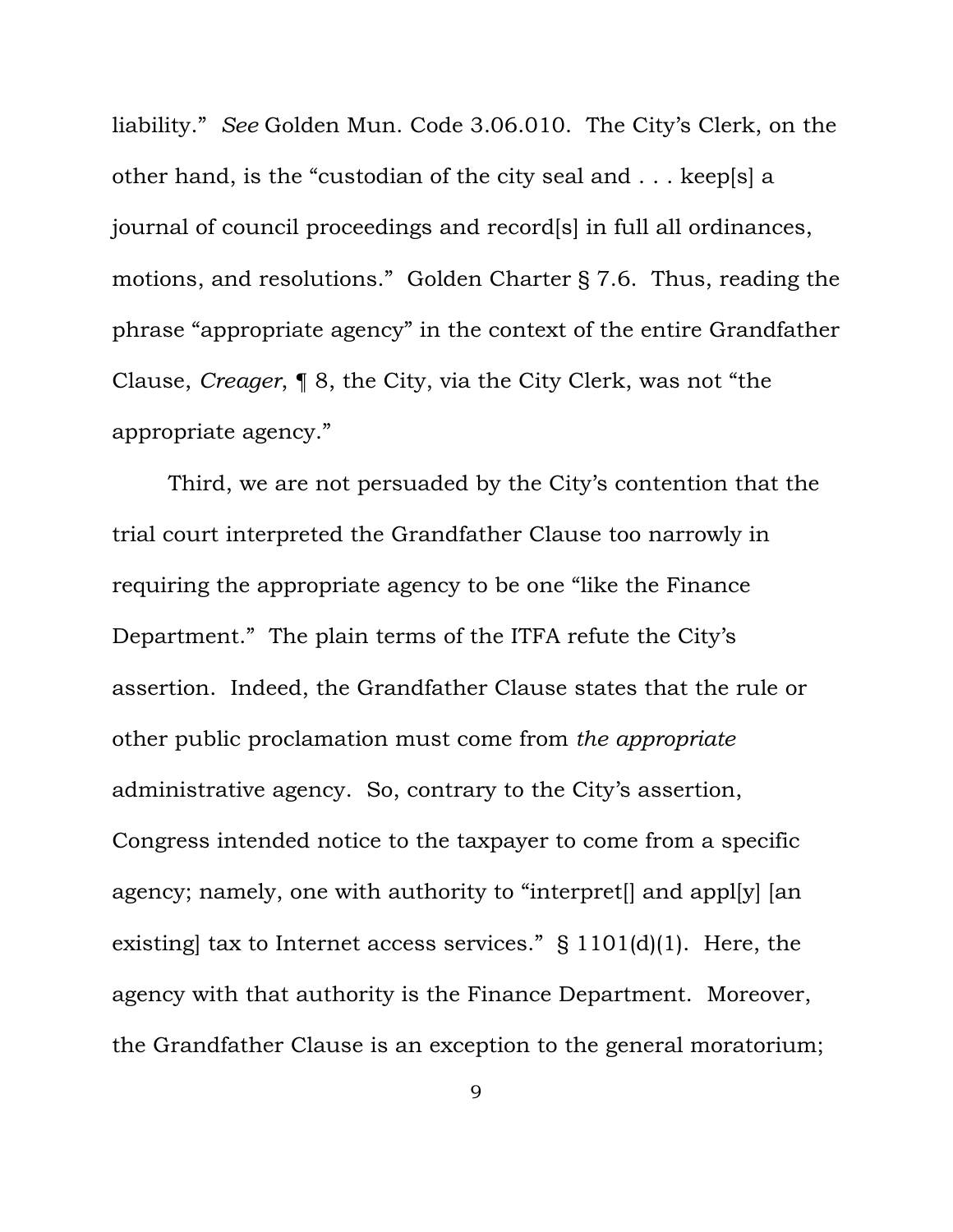thus, the trial court was correct to construe it narrowly. *See Clark*, 489 U.S. at 739.

#### B. Interest on Comcast's Deposit

The City contends that the trial court erred when it awarded Comcast interest on its deposit at the rate set forth in section 39- 21-110.5(2). We disagree.

# 1. Additional Background

When a taxpayer files an appeal of a tax assessment, sections 29-2-106.1(8)(d) and 39-21-105(4)(a)-(b), C.R.S. 2015, require the taxpayer to "file with the district court a surety bond in twice the amount of taxes, interest, and other charges." § 39-21-105(4)(a). In lieu of that requirement, a taxpayer may "deposit the disputed amount" with the taxing entity. § 39-21-105(4)(b). Comcast elected this second option and deposited the disputed tax assessment with the City.

In the event that a taxpayer is successful in its appeal, section 39-21-105(4)(b) requires that "the funds deposited shall be  $\dots$ returned in whole or in part to the taxpayer with interest at the rate imposed under section 39-21-110.5." *Id.* Section 39-21-110.5(2),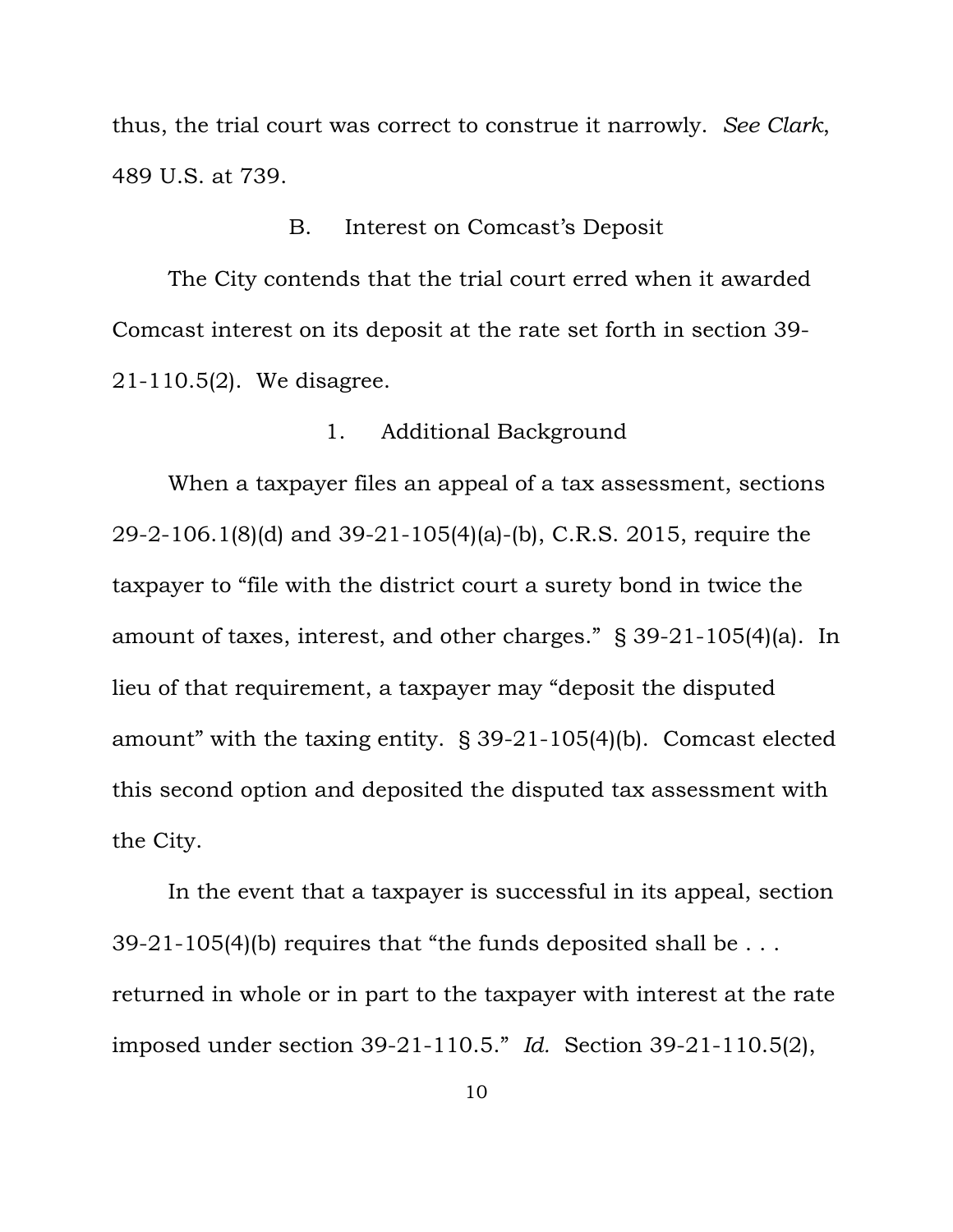in turn, sets out an annual rate of interest at "the prime rate . . . plus three points, rounded to the nearest full percent."

The City's municipal code similarly allows a taxpayer to deposit the disputed amount with the City. The City's code differs from the state's statutes, however, in two important respects. First, the City's code requires the Finance Director to deposit the disputed amount in a segregated account. Golden Mun. Code 3.09.050(c). Second, and most importantly for the purposes of this appeal, the municipal code states that interest on any returned deposit will be "based on the rate of interest earned in the segregated account," rather than at the prime rate plus three points as required under section 39-21-110.5(2). *Id.*

The City asserts that the rate of interest on any returned deposit should be controlled by its municipal code because (1) the rate of interest is a substantive matter and (2) local ordinances supersede state statutes where they conflict on a substantive matter of purely local concern.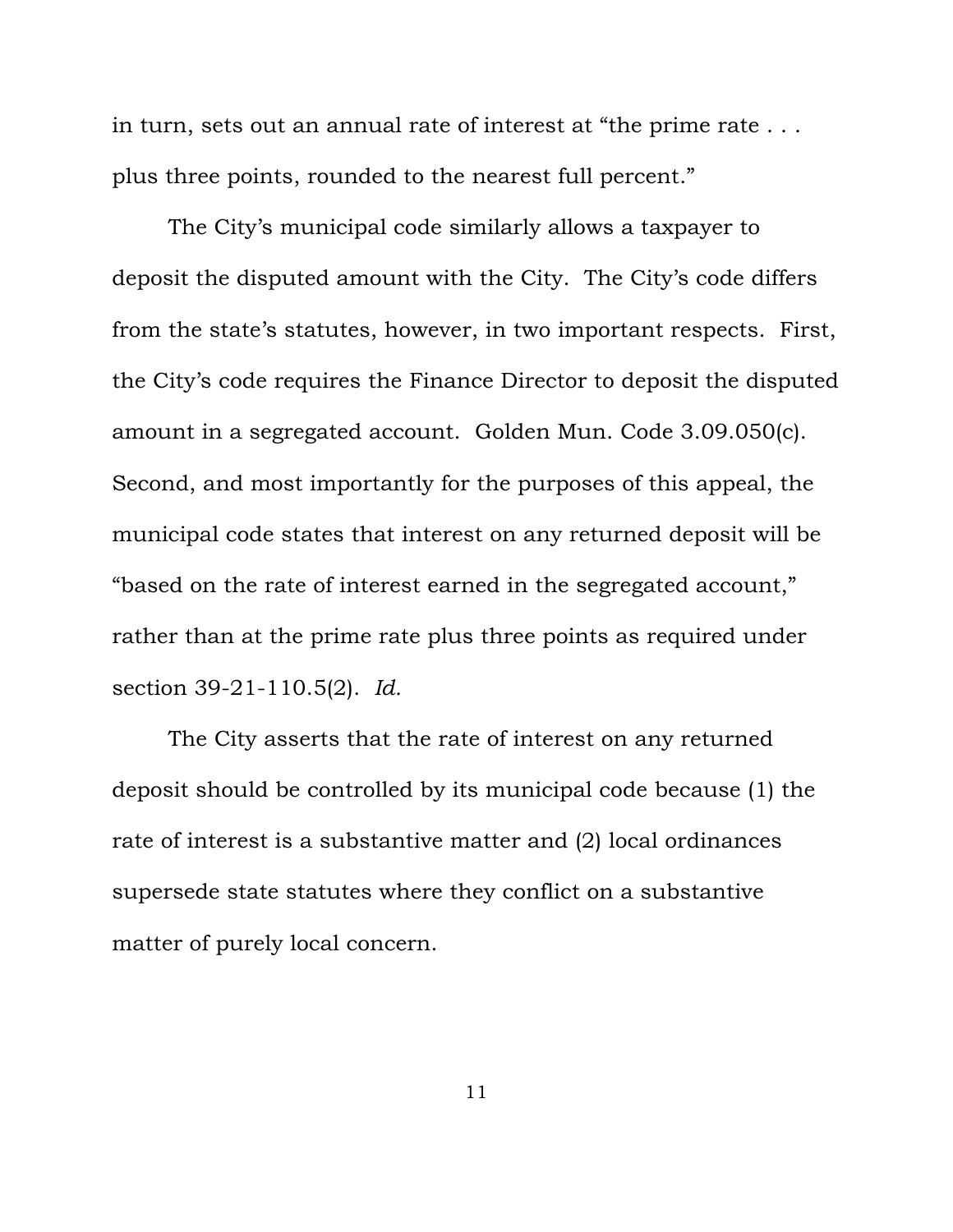#### 2. Legal Principles

"[H]ome rule cities may regulate matters of local concern," but only "the General Assembly may regulate matters of statewide concern." *Walgreen Co. v. Charnes*, 819 P.2d 1039, 1045 (Colo. 1991); *see also MDC Holdings, Inc. v. Town of Parker*, 223 P.3d 710, 717 (Colo. 2010) ("Local government legislation that purports to supplant or undercut provisions of superseding state statutes is inoperative.").

"The General Assembly declared that dispute resolution of locally imposed use and sales taxes was a matter of statewide concern . . . ." *Walgreen*, 819 P.2d at 1046. Based on that declaration, it has mandated "that appellate procedures [used to resolve such conflicts] shall be uniformly applied throughout the state." *Id.* "Underlying the General Assembly's demonstrated interest in uniform, statewide appeals in district courts for contested use or sales taxes is the Colorado constitutional requirement that all laws relating to state courts shall be uniform in their application." *Id.* (citing Colo. Const. art. VI, § 19).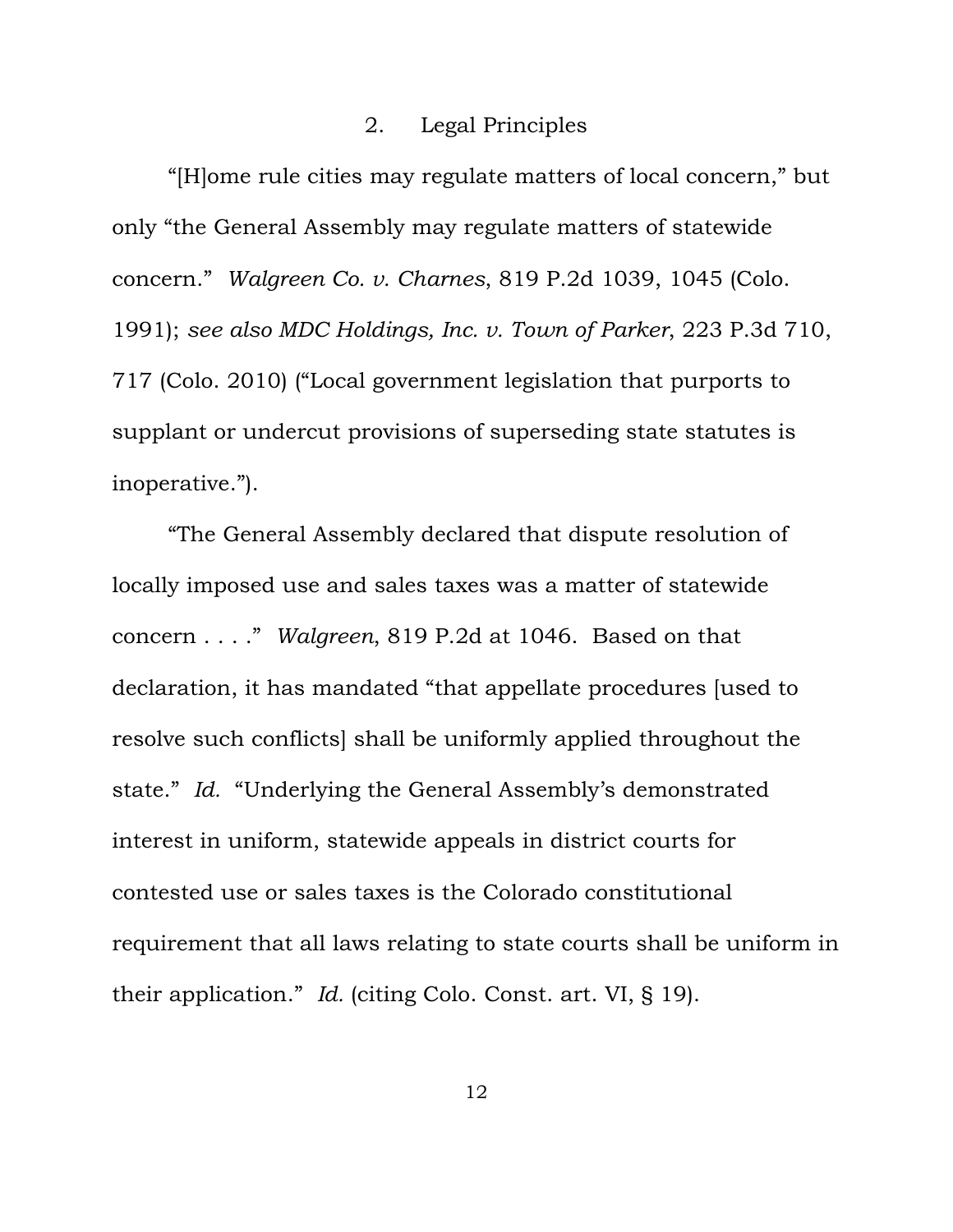#### 3. Analysis

The trial court did not err when it awarded Comcast interest on its deposit at the rate set forth in section 39-21-110.5(2).

The uniform application of the appellate procedures governing resolution of tax-payer disputes is a matter of statewide concern. *See* § 29-2-106.1(1); *Walgreen*, 819 P.2d at 1046. As part of those procedures, the General Assembly has enacted a statute that sets forth the rate at which interest accrues on any disputed amount deposited with the taxing municipality. *See* §§ 29-2-106.1(8)(d), 39- 21-105(4)(b), 39-21-110.5(2). That interest rate is therefore part of the appellate procedures for resolution of tax-payer disputes whose uniform application is a matter of statewide concern. So here, where the applicable interest rate is a matter of "statewide concern, the state statute supersedes [the] conflicting home-rule provision." *MDC Holdings, Inc.*, 223 P.3d at 717.

Indeed, "[w]ere we to adopt [the City's] argument, we would essentially invite each local statutory or home rule government to specify its own" interest rate applicable to deposits of disputed amounts. *See Walgreen*, 819 P.2d at 1046-47. And that result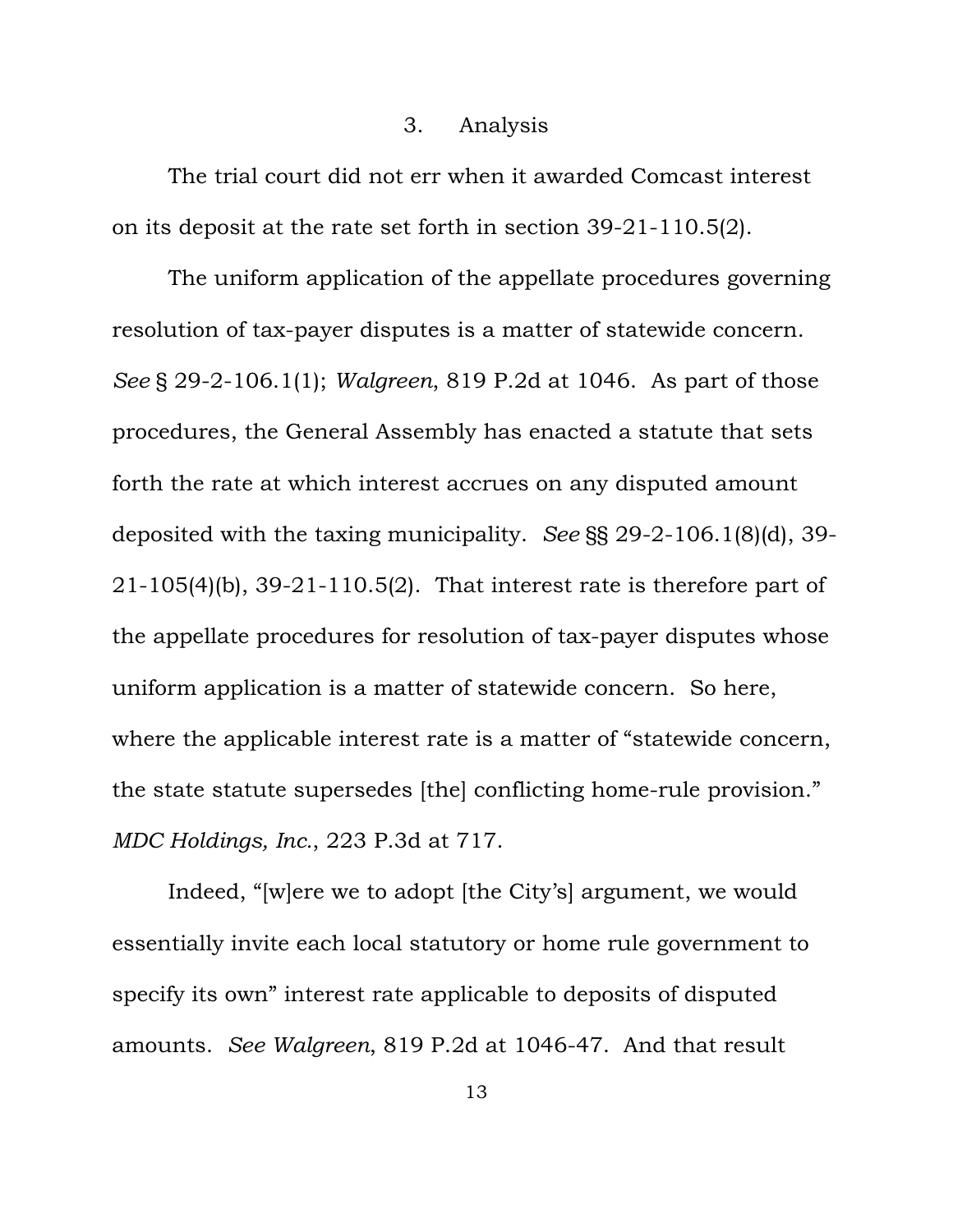would violate the General Assembly's mandate that the appellate procedures governing resolution of tax-payer disputes be "applied uniformly throughout the state." § 29-2-106.1(8)(d).

We are not persuaded by the City's contention that the rate of pre-judgment interest is a substantive matter of purely local concern. As we have set forth above, the applicable interest rate is part of the appellate procedures governing resolution of taxpayer disputes — procedures whose uniform application are a matter of statewide concern. *See Walgreen*, 819 P.2d at 1046. Furthermore, the only case cited by the City as authority for its position is a federal case that notes that pre-judgment interest is a substantive matter for choice of law purposes where a federal court's subject matter jurisdiction is based upon diversity of the parties. *See Webco Indus., Inc. v. Termatool Corp.*, 278 F.3d 1120, 1134 (10th Cir. 2002). That case does not stand for the proposition that the rate of interest is a matter of purely local concern.

# III. Comcast's Cross-Appeal

Comcast filed a cross-appeal contending that the trial court erred when it concluded that Internet access was a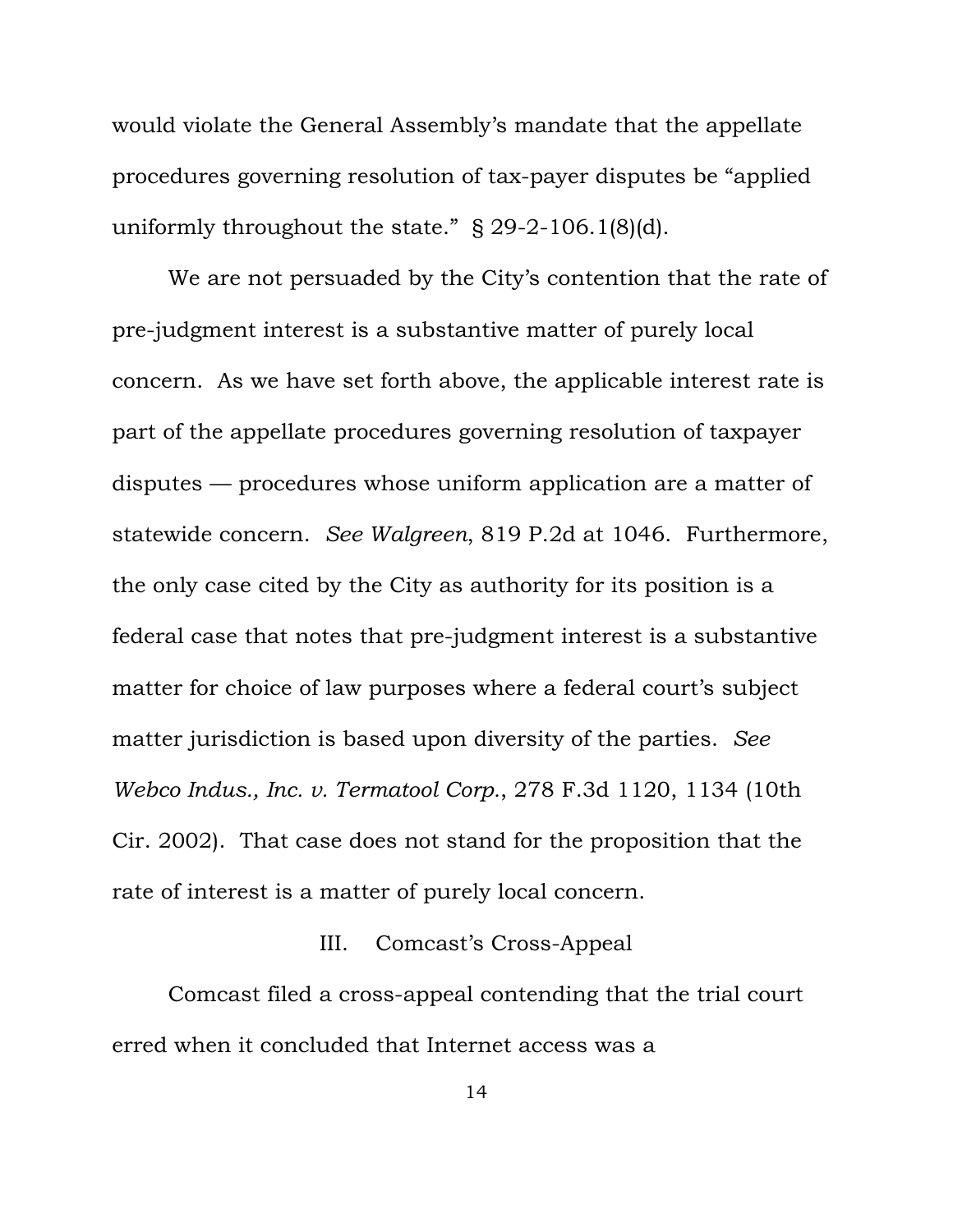telecommunications service under the City's uniform definition. In light of our holding affirming the trial court's judgment, Comcast's cross-appeal is dismissed as moot because our resolution of it would have no practical effect on an existing controversy. *See Schupper v. Smith*, 128 P.3d 323, 327 (Colo. App. 2005) (declining to address an issue on cross-appeal where the cross-appellant prevailed at trial, and the court of appeals affirmed the judgment of the trial court); *Kellum v. RE Servs., LLC*, 30 P.3d 875, 876 (Colo. App. 2001) (noting that where cross-appellant prevailed at trial, and the court of appeals affirmed the trial court's judgment, "any ruling we make on [the cross-appeal] issue will have no effect on [the] disposition of th[e] case, and thus the issue is moot").

# IV. Conclusion

The judgment is affirmed, and the cross-appeal is dismissed. JUDGE DAILEY and JUDGE NAVARRO concur.